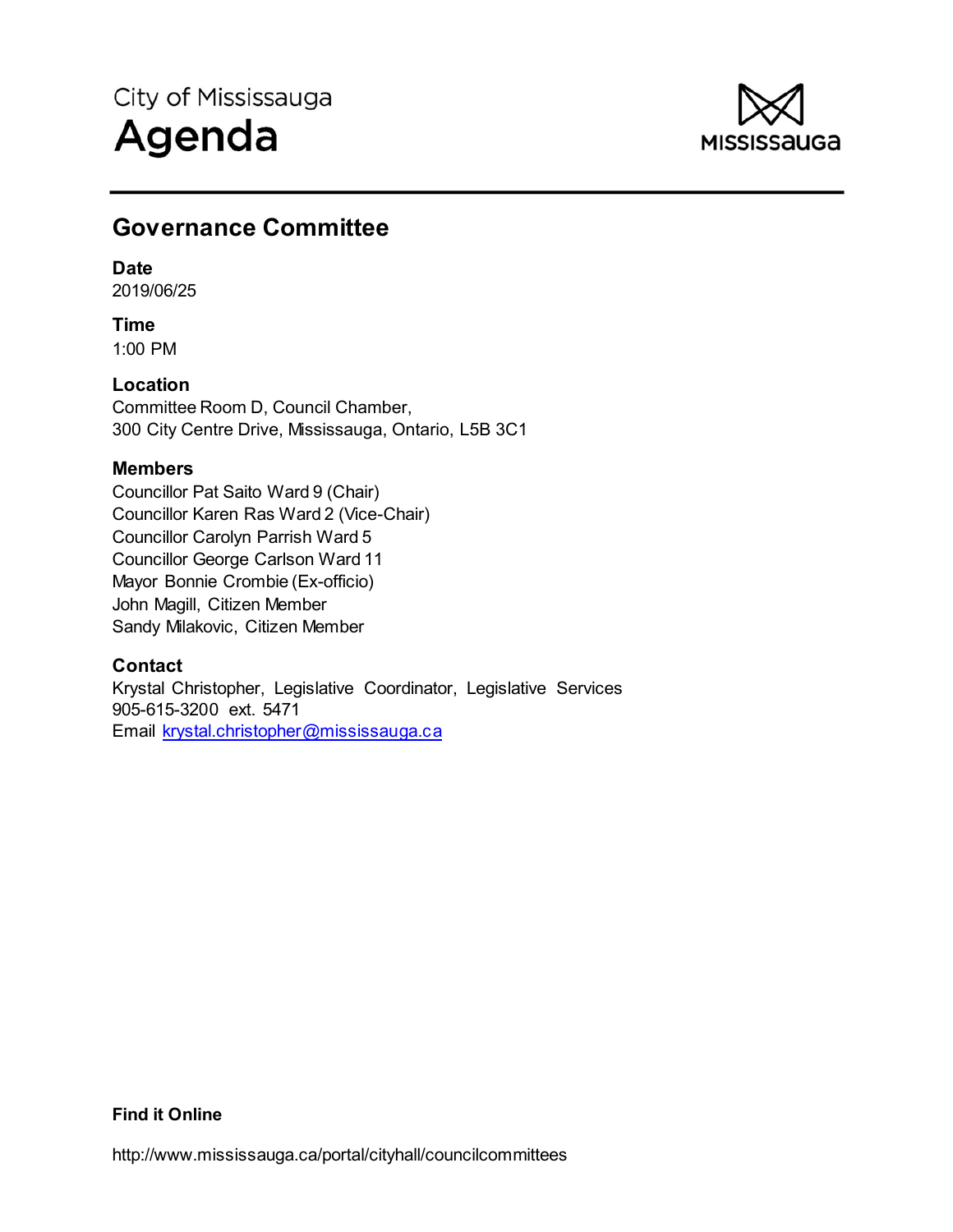- 1. **CALL TO ORDER**
- 2. **APPOINTMENT OF CHAIR**
- 3. **APPOINTMENT OF VICE CHAIR**
- 4. **APPROVAL OF AGENDA**
- 5. **DECLARATION OF CONFLICT OF INTEREST**
- 6. **DEPUTATIONS -**Nil.

### 7. **PUBLIC QUESTION PERIOD - 15 Minute Limit (5 minutes per speaker)**

Pursuant to Section 42 of the Council Procedure By-law 0139-2013, as amended: Governance Committee may grant permission to a member of the public to ask a question of Governance Committee, with the following provisions:

- 1. The question must pertain to a specific item on the current agenda and the speaker will state which item the question is related to.
- 2. A person asking a question shall limit any background explanation to two (2) statements, followed by the question.
- 3. The total speaking time shall be five (5) minutes maximum, per speaker.

#### 7. **MATTERS TO BE CONSIDERED**

- 7.1. Approval of the Previous Minutes - February 25, 2019
- 7.2. Status of Governance Committee Work Plan Items
- 8. **INFORMATION ITEMS** Nil.
- 9. **OTHER BUSINESS**
- 10. **ADJOURNMENT**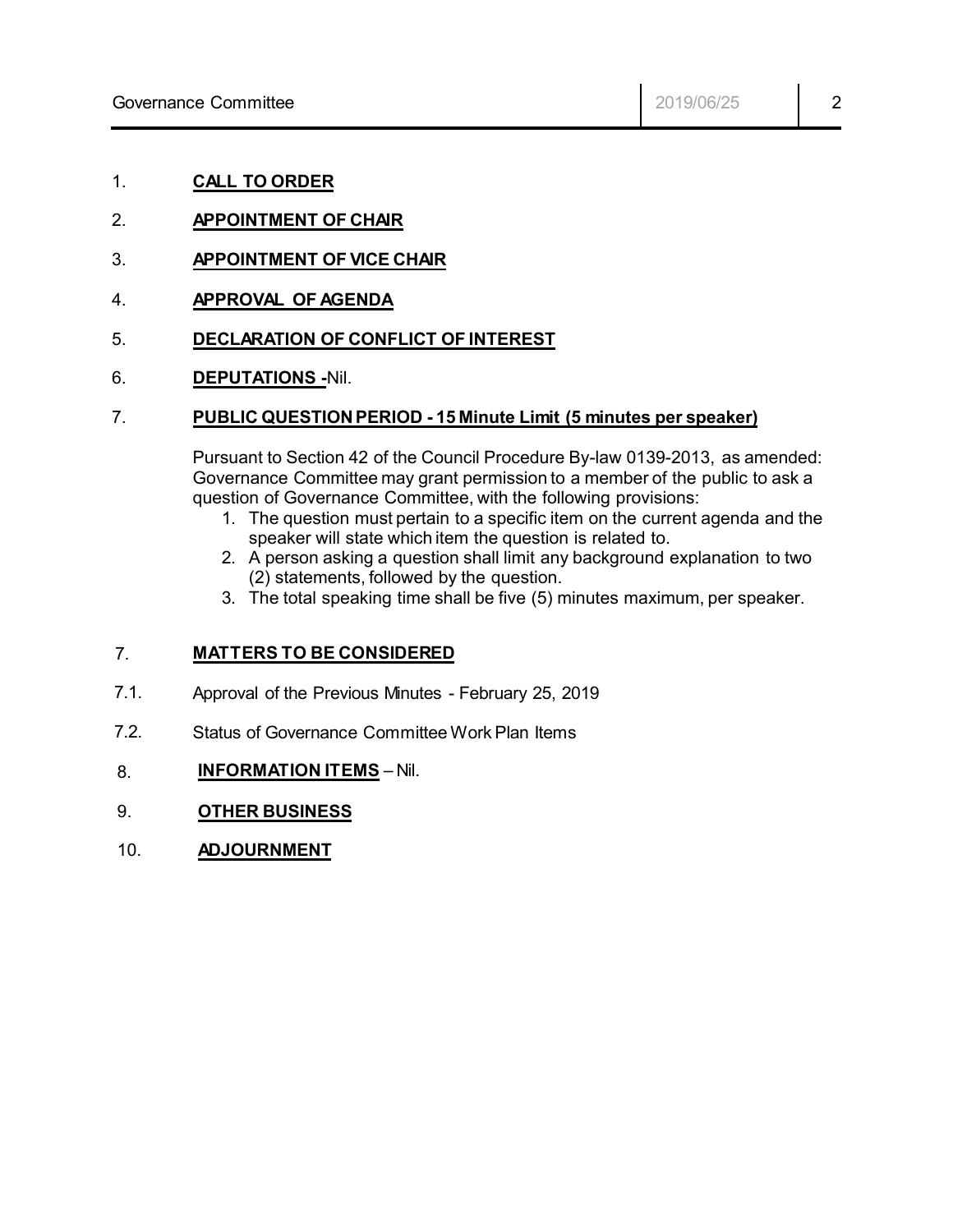City of Mississauga **Minutes** 



# **Governance Committee**

## **Date**

2019/02/25

# **Time**

9:06 AM

## **Location**

Civic Centre, Council Chamber, 300 City Centre Drive, Mississauga, Ontario, L5B 3C1

## **Members Present**

Karen Ras, Councillor - Ward 2 Carolyn Parrish, Councillor - Ward 5 Pat Saito, Councillor - Ward 9 George Carlson, Councillor □ Ward 11 John Magill, Citizen Member Sandy Milakovic, Citizen Member

# **Other Memers of Council Present**

Stephen Dasko, Councillor LWard 1 Dipika Damerla, Councillor □ Ward 7 Matt Mahoney, Councillor DWard 8

## **Members Absent**

Bonnie Crombie, Mayor (Other Municipal Business)

# **Staff Present**

102/25<br>
NAM<br>
AM<br>
AM<br>
AM<br>
Crity Centre Drive, Mississauga, Ontario, L5B 3C1<br>
Debr Present<br>
NRS, Councillor - Ward 2<br>
yn Parrish, Councillor - Ward 5<br>
alato, Councillor - Ward 9<br>
Declarion, Councillor - Ward 11<br>
Milakovic, Gary Kent, Commissioner, Corporate Services and Chief Financial Officer Diana Rusnov, Director, Legislative Services and City Clerk Sacha Smith, Manager, Legislative Services and Deputy Clerk Wendy Law, Legal Counsel, Legal Services Karen Morden, Legislative Coordinator, Legislative Services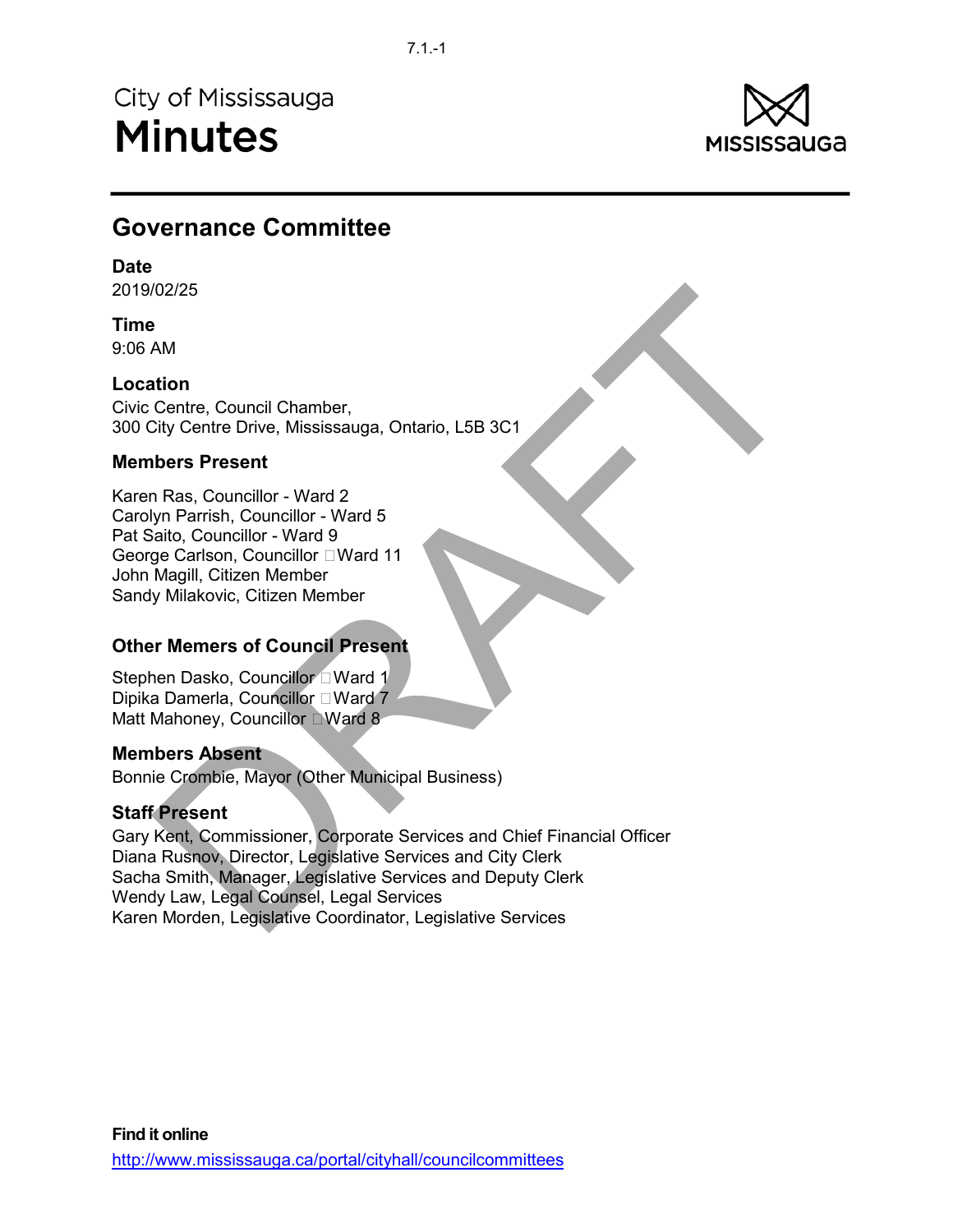## 1. **CALL TO ORDER** 29:06 AM

### 2. **APPROVAL OF AGENDA**

Councillor Parrish requested to add a Motion with respect to Item 6.2., the Council Code of Conduct.

Approved, as amended (Councillor Ras)

### 3. **DECLARATION OF CONFLICT OF INTEREST** INIL

#### 4. **DEPUTATIONS**

Conduction Partish requested to add a Motion with respect to item o.2., the Council Code<br>of Conduct.<br>
Approved, as amended (Councillor Ras)<br>
DECLARATION OF CONFLICT OF INTEREST DNI.<br>
Councillor Saito noted that the overvie 4.1. Councillor Saito noted that the overview of the Council Code of Conduct was a result of a Council decision in 2018, that the presentation would not include suggested amendments as that would be discussed at a separate meeting, and that all Members of Council had been invited to attend.

Jeffrey Abrams, Integrity Commissioner provided an in-depth overview of the Council Code of Conduct to those present and provided clarification with respect to questions from the Councillors.

Item 6.2., being the Council Code of Conduct, was dealt with at this time.

Councillor Parrish noted a disconnect with respect to information sharing pertaining to Regional Council and referred her Motion to the Council Code of Conduct Review.

#### 6.2. Council Code of Conduct

The following Recommendations were made by the Committee:

## RECOMMENDATION

That the deputation and associated presentation by Jeffrey Abrams, Integrity Commissioner with respect to the Council Code of Conduct, be received.

Received (Councillor Carlson) Recommendation GOV-0001-2019

### RECOMMENDATION

- 1. That the motion submitted by Councillor Parrish with respect to suggested amendments to the Council Code of Conduct be received and referred to the Council Code of Conduct Review;
- 2. That the Integrity Commissioner meet with Councillor Parrish for follow-up on questions posed by the Councillor at the February 25, 2019 Governance Committee meeting.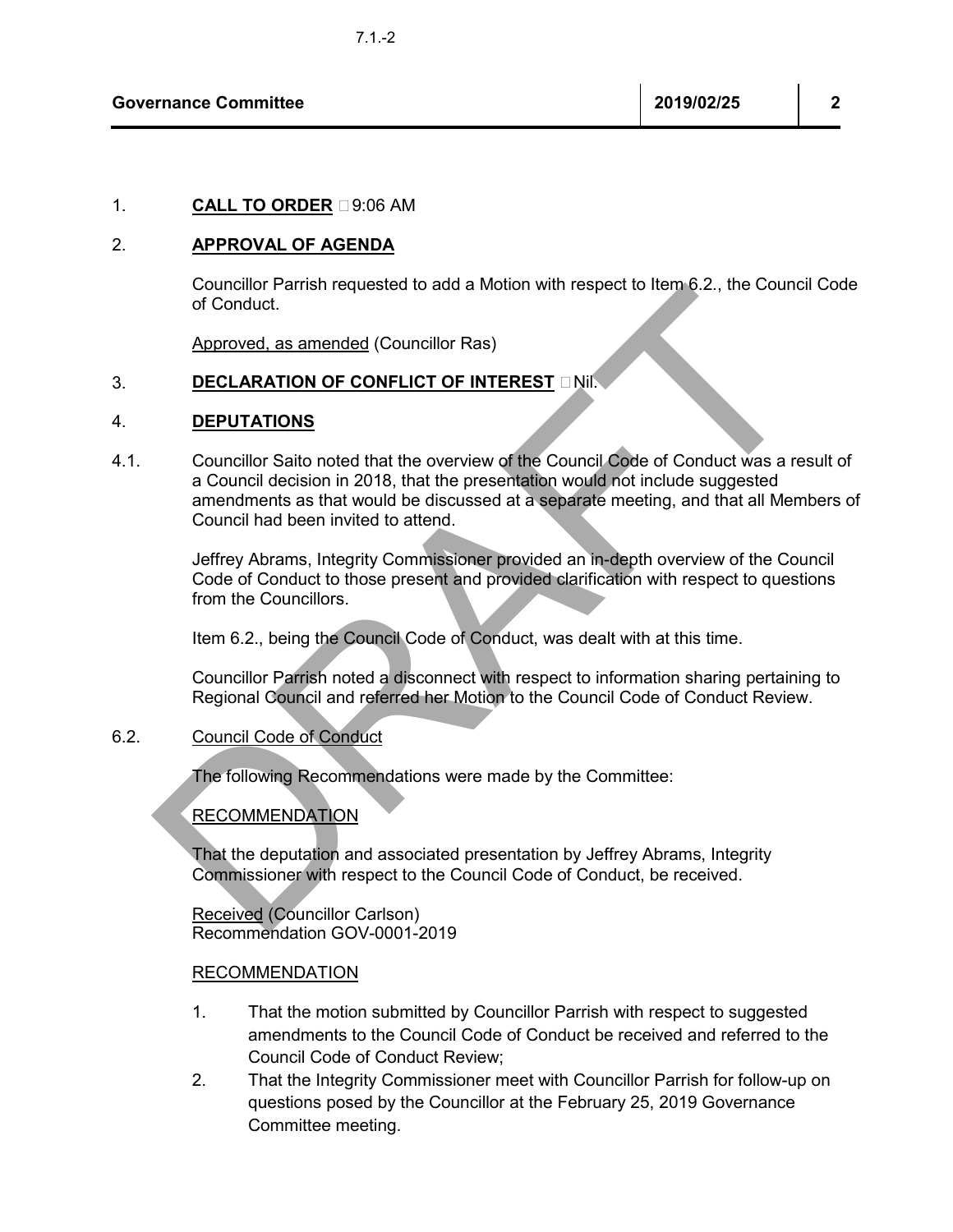**Governance Committee 2019/02/25 3** 

Approved (Councillor Parrish) Recommendation GOV-0002-2019

### RECOMMENDATION

That the Governance Committee meet to review the Council Code of Conduct and discuss possible amendments, upon completion of the citizen appointments to the Committee for the current term of Council.

Approved (Councillor Parrish) Recommendation GOV-0003-2019

#### 5. **PUBLIC QUESTION PERIOD - 15 Minute Limit (5 minutes per speaker)**

RECOMMENDATION<br>
That the Governance Committee meet to review the Council Code of Conduct and<br>
discuss possible amendments, upon completion of the digren appointments to the<br>
Committee for the current term of Council.<br>
Appr 5.1. Joe Horneck, Ward 6 Resident spoke regarding the 2018 Municipal Election and made note of suggestions to garner feedback from candidates regarding process and procedure. Members of the Committee thanked Mr. Horneck for his feedback and referred the matter to the City Clerk for future consideration.

### 6. **MATTERS CONSIDERED**

6.1. Approval of the Previous Minutes - June 4, 2018

Approved, as presented (Councillor Ras)

## 6.3. Status of Governance Committee Work Plan Items

Sandy Milakovic, Citizen Member spoke regarding an addition of an evaluation component to the Subcommittee Report with respect to  $\mathbb{G}$ ood Governance $\Box$  Councillor Ras requested clarification regarding outstanding items in Dold

## RECOMMENDATION

That the Governance Committee Work Plan, updated for the February 25, 2019 Governance Committee meeting, be received.

Received (Councillor Ras) Recommendation GOV-0004-2019

- 7. **INFORMATION ITEMS** Nil.
- 8. **OTHER BUSINESS** DNil.
- 9. **ADJOURNMENT**  $\Box$  11:00 AM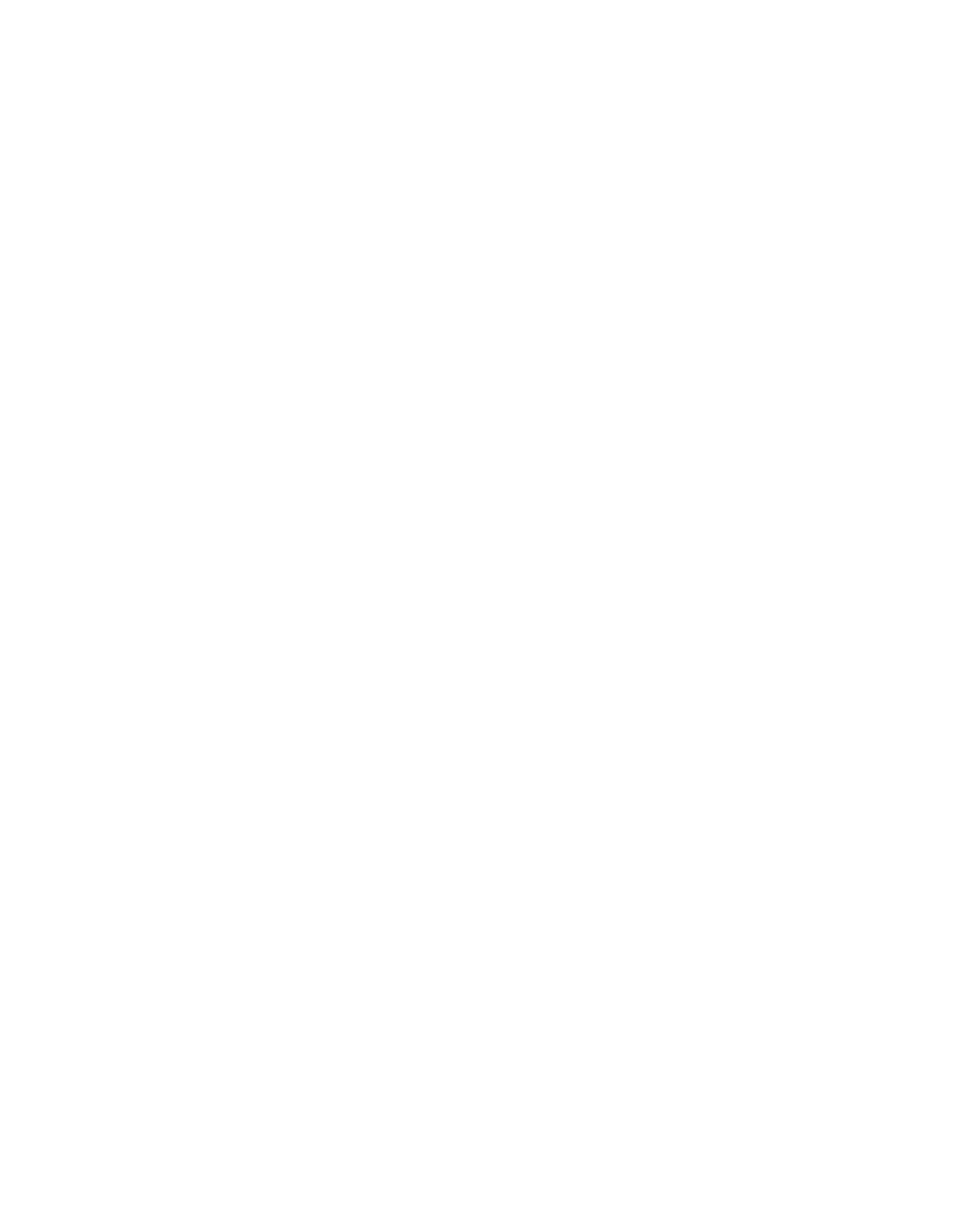| <b>Issue</b>                                                                                     | <b>Timeline</b>                                        | <b>Details</b>                                                                                                                                                                                                                                                                                                                                                                                                                                                                                                                                                                                                                                                               |
|--------------------------------------------------------------------------------------------------|--------------------------------------------------------|------------------------------------------------------------------------------------------------------------------------------------------------------------------------------------------------------------------------------------------------------------------------------------------------------------------------------------------------------------------------------------------------------------------------------------------------------------------------------------------------------------------------------------------------------------------------------------------------------------------------------------------------------------------------------|
| Tour de Mississauga<br>Delivery Model for 2016<br>and beyond                                     | Completed.<br>Adopted by Council on February 10, 2016. | MCAC-0004-2016<br>That the letter dated December 18, 2015 from Glenn<br>$\mathbf{1}$ .<br>Gumulka, Executive Director, SustainMobility, regarding the<br>management of the Tour de Mississauga, be received for<br>information.<br>2.<br>That the Members of the Mississauga Cycling Advisory<br>Committee support the transfer of the management of the<br>Tour de Mississauga to SustainMobility.<br>3.<br>That the Tour de Mississauga Subcommittee of the<br>Mississauga Cycling Advisory Committee continue to work<br>with SustainMobility on the Terms and Conditions relating to<br>the transfer of the management of the Tour de Mississauga<br>to SustainMobility. |
| Review of Code of Conduct                                                                        | In progress.                                           | GC-0399-2018<br>That the review of the Council Code of Conduct be deferred until the<br>2018-2022 term of Council.<br>(GOV-0008-2018)<br><b>Update:</b><br>GOV-0003-2019<br>That the Governance Committee meet to review the Council<br>Code of Conduct and discuss possible amendments, upon<br>completion of the citizen appointments to the Committee for<br>the current term of Council.                                                                                                                                                                                                                                                                                 |
| Review expanding the<br>membership of the Towing<br><b>Industry Advisory</b><br>Committee (TIAC) | June 20, 2016 Governance<br>Committee Agenda           | The following recommendation was approved by Governance on<br>June 20, 2016:                                                                                                                                                                                                                                                                                                                                                                                                                                                                                                                                                                                                 |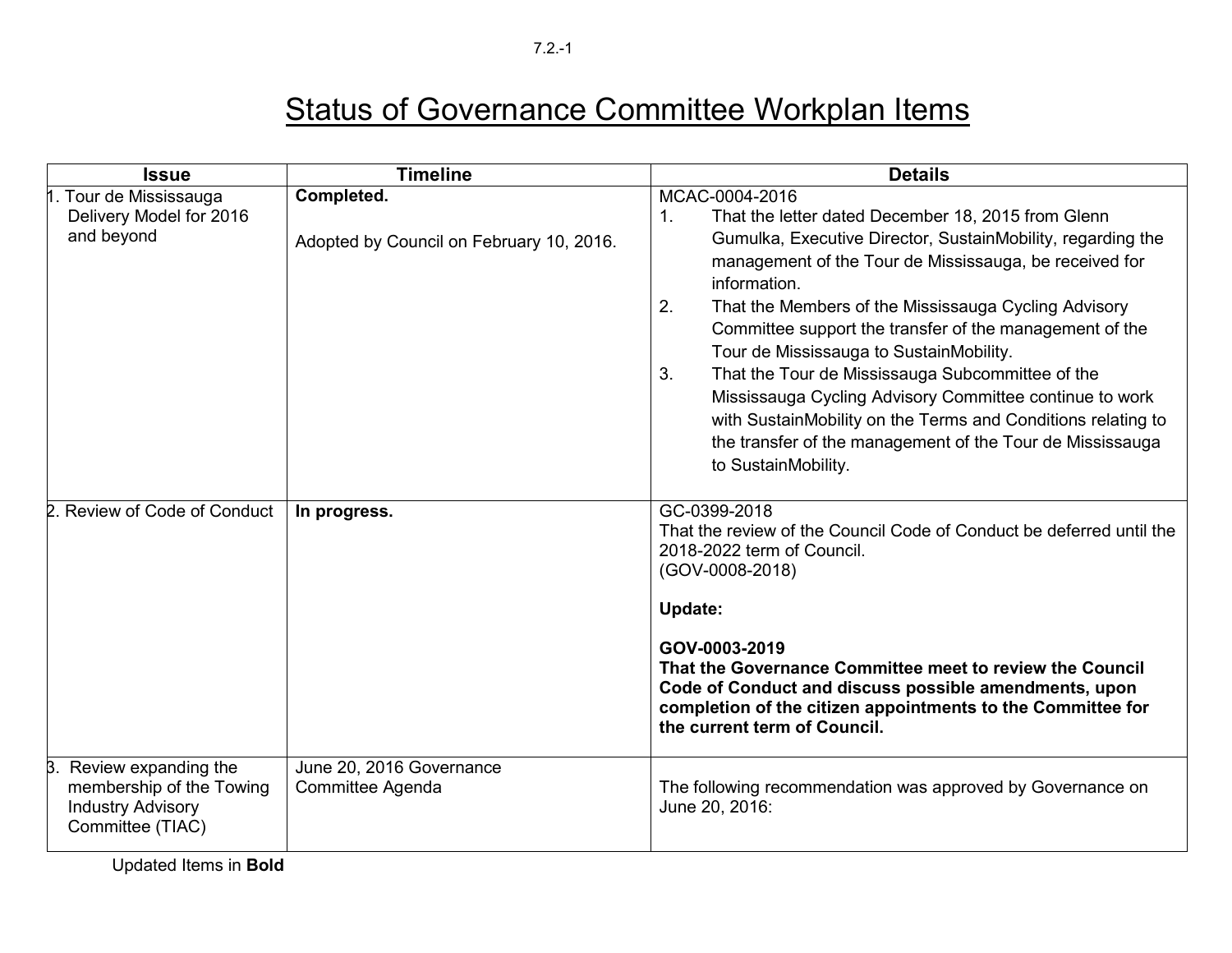| <b>Issue</b>                                | <b>Timeline</b>                                                                                                           | <b>Details</b>                                                                                                                                                                                                                                                                                                                                                                                                                                                                                                                                                                              |
|---------------------------------------------|---------------------------------------------------------------------------------------------------------------------------|---------------------------------------------------------------------------------------------------------------------------------------------------------------------------------------------------------------------------------------------------------------------------------------------------------------------------------------------------------------------------------------------------------------------------------------------------------------------------------------------------------------------------------------------------------------------------------------------|
|                                             | <b>Updated:</b><br>To be discussed at the June 3,<br><b>2019 Council Strategic Directions</b><br><b>Setting Workshop.</b> | That the review of membership on the Towing Industry Advisory<br>Committee be dealt with along with all of the committee membership<br>reviews in the 1st quarter of 2018 by the Governance Committee.                                                                                                                                                                                                                                                                                                                                                                                      |
| 4. Feasibility Study for Internet<br>Voting | Completed                                                                                                                 | The following recommendation was approved by Governance on<br>June 20, 2016:<br>1. That the Corporate Report dated June 7, 2016 from the Director<br>of Legislative Services and City Clerk, outlining the potential<br>enhancements for the 2018 Municipal Election be received for<br>information.<br>2. That staff be directed to implement Vote Anywhere for the 2018<br>Municipal Election on Election Day and Advance Poll Days and that<br>the City of Mississauga will wait for the Province to test the ranked<br>ballot option before it is implemented for a municipal election. |
| 5. Procedure By-law Review                  | Completed                                                                                                                 | The following recommendation was approved by Governance on<br>November 14, 2016:<br>That a by-law be enacted to amend By-law 0139-2013, being the<br>Corporation of the City of Mississauga Council Procedure By-law as<br>amended, in accordance with the Corporate Report dated October<br>5, 2016, from the Commissioner of Corporate Services and Chief<br>Financial Officer titled Proposed Amendments to the Council<br>Procedure By-law 0139-2016.                                                                                                                                   |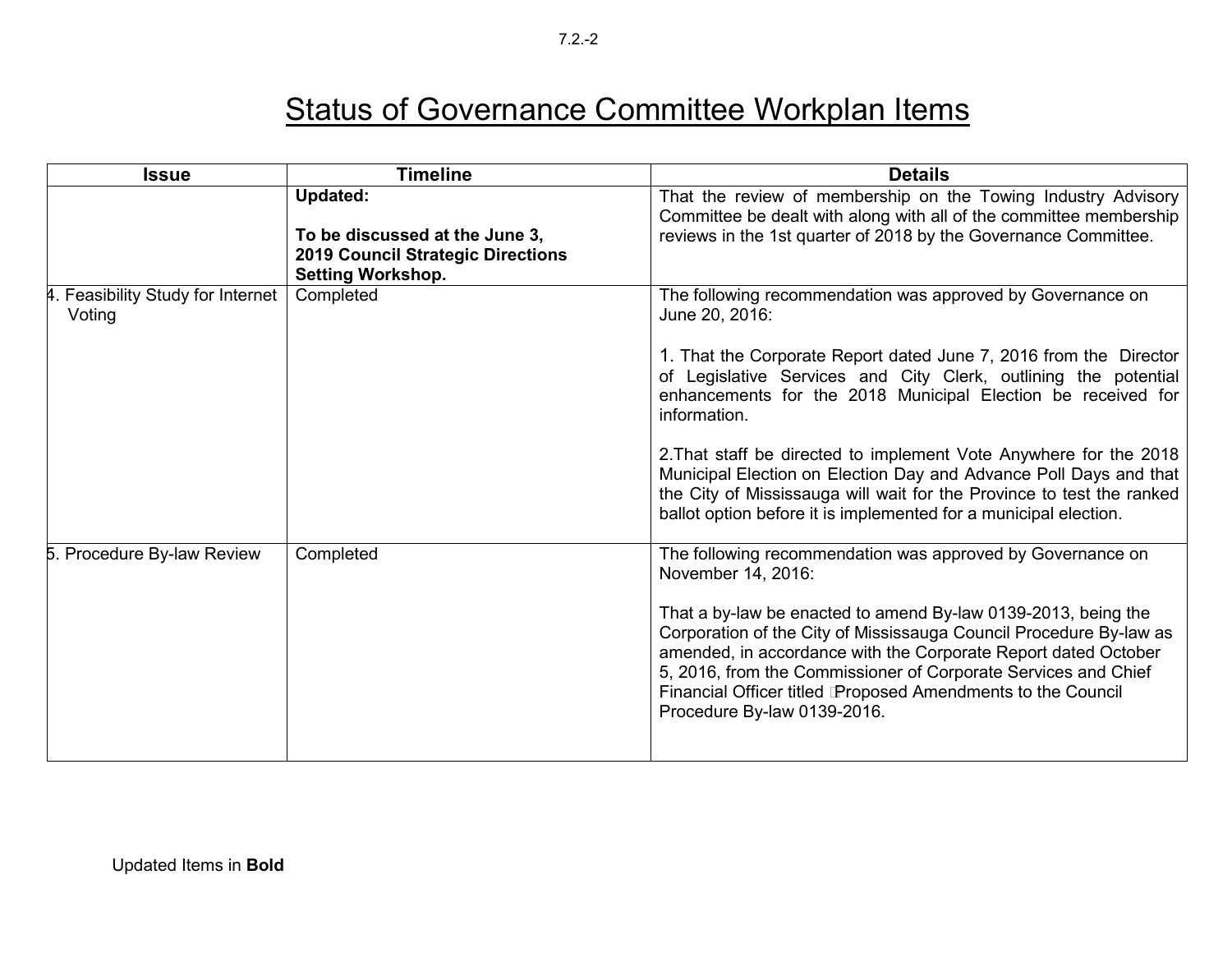| <b>Issue</b>                                                                                     | <b>Timeline</b>                                                   | <b>Details</b>                                                                                                                                                                                                                                            |
|--------------------------------------------------------------------------------------------------|-------------------------------------------------------------------|-----------------------------------------------------------------------------------------------------------------------------------------------------------------------------------------------------------------------------------------------------------|
| Report on Pilot Committee<br>6<br>of Adjustment Streaming                                        | Completed                                                         | The following recommendation was approved by Governance<br>Committee on September 19, 2016:                                                                                                                                                               |
|                                                                                                  |                                                                   | GOV-0014-2016<br>That the Corporate Report dated August 8, 2016 from the<br>1.<br><b>Commissioner of Corporate Services and Chief Financial</b><br>Officer titled. Video streaming and On-demand videos for<br>Additional Committee meetings be received. |
|                                                                                                  |                                                                   | That staff be directed to implement video streaming and on-<br>2.<br>demand videos for the Audit and Governance Committees as<br>a one year pilot project.                                                                                                |
| 7. Municipal Election<br><b>Campaign Contribution</b><br>Rebate Program for the 2018<br>Election | Completed                                                         | Adopted by Council on February 22, 2017.                                                                                                                                                                                                                  |
| 8. Review of Section 29 of<br>the Committee of Adjustment<br>Procedure By-law                    | Completed                                                         | Adopted by Council on September 14, 2016.                                                                                                                                                                                                                 |
| 9. Election Lawn Signs                                                                           | <b>Last discussed at Special Council</b><br>on November 16, 2016. | Resolution 0220-2016 adopted by Council on November 16, 2016 to<br>establish the period of time that the signs can be up.                                                                                                                                 |
|                                                                                                  |                                                                   | Resolution 0221-2016 adopted by Council on November 16, 2016<br>which gives direction to staff to provide further information on the<br>Sign By-law as it relates to Municipal Elections.                                                                 |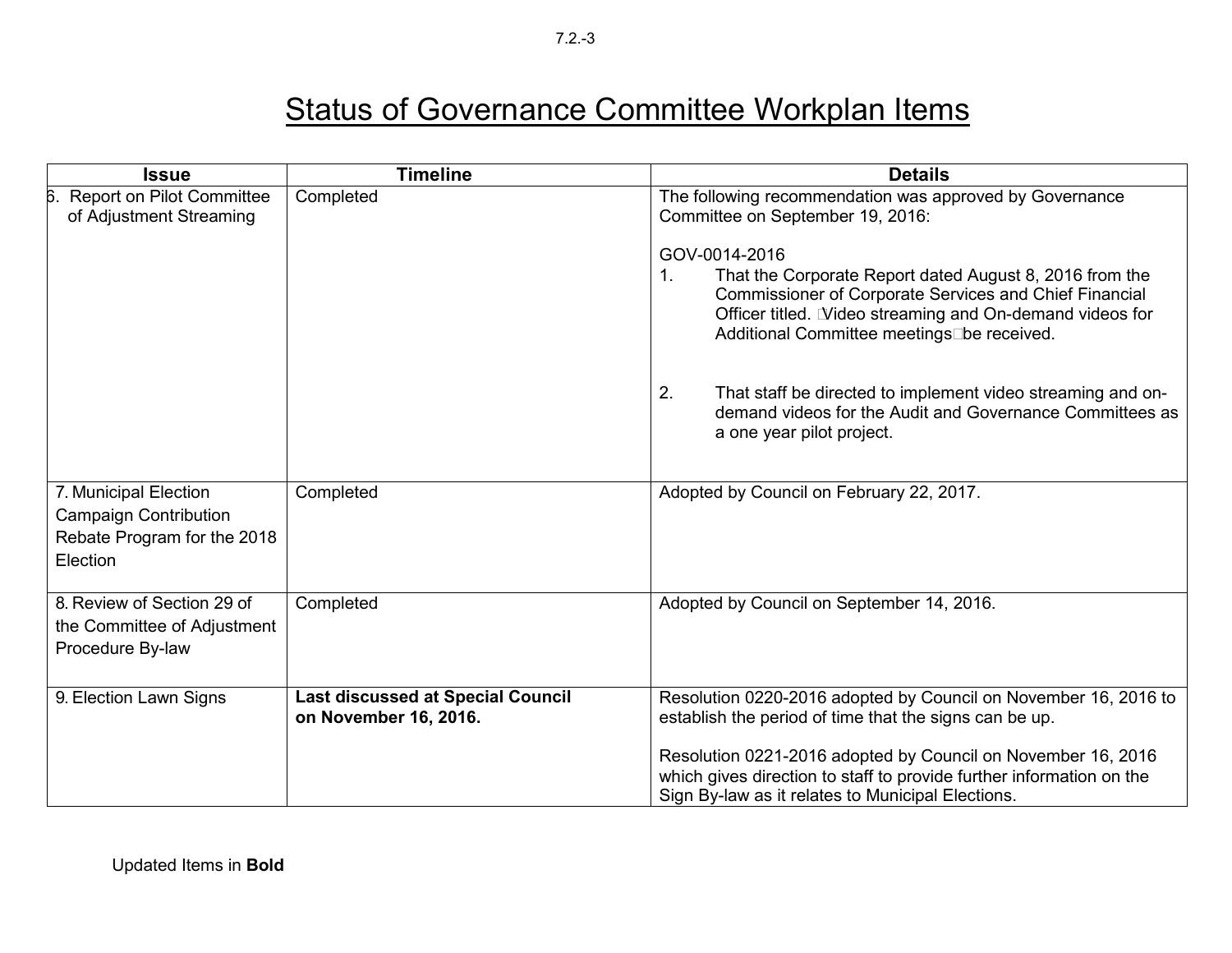7.2-4.

| <b>Issue</b>                                                                                              | <b>Timeline</b>                               | <b>Details</b>                                                                                                                                                                                                                                                                             |
|-----------------------------------------------------------------------------------------------------------|-----------------------------------------------|--------------------------------------------------------------------------------------------------------------------------------------------------------------------------------------------------------------------------------------------------------------------------------------------|
| 10. Community Group<br>Support                                                                            | Completed                                     | The following recommendation was approved by Governance<br>Committee on March 6, 2017:<br>GOV-0001-2017<br>That the report entitled Community Group Support Program Policy<br>08-01-01 dated February 28, 2017 from the Commissioner of<br>Community Services be received for information. |
| 11. Budget Allocation Process<br>for Advisory Committees                                                  | Completed                                     | Adopted by Council on December 14, 2017.                                                                                                                                                                                                                                                   |
| 12. Integrity Commissioner<br><b>RFP and Recruitment</b>                                                  | Completed                                     | Integrity Commissioner appointed by Council on June 21, 2017.                                                                                                                                                                                                                              |
| 13. Posting of comments from<br>Planning Staff with respect<br>to Committee of<br>Adjustment applications | Completed                                     |                                                                                                                                                                                                                                                                                            |
| 14. Bill 8 (Accountability Act)<br>implementation                                                         | To be scheduled for a future<br>meeting date. |                                                                                                                                                                                                                                                                                            |
| 15. Procedure for establishing<br>committees or task forces                                               | To be scheduled for a future<br>meeting date. |                                                                                                                                                                                                                                                                                            |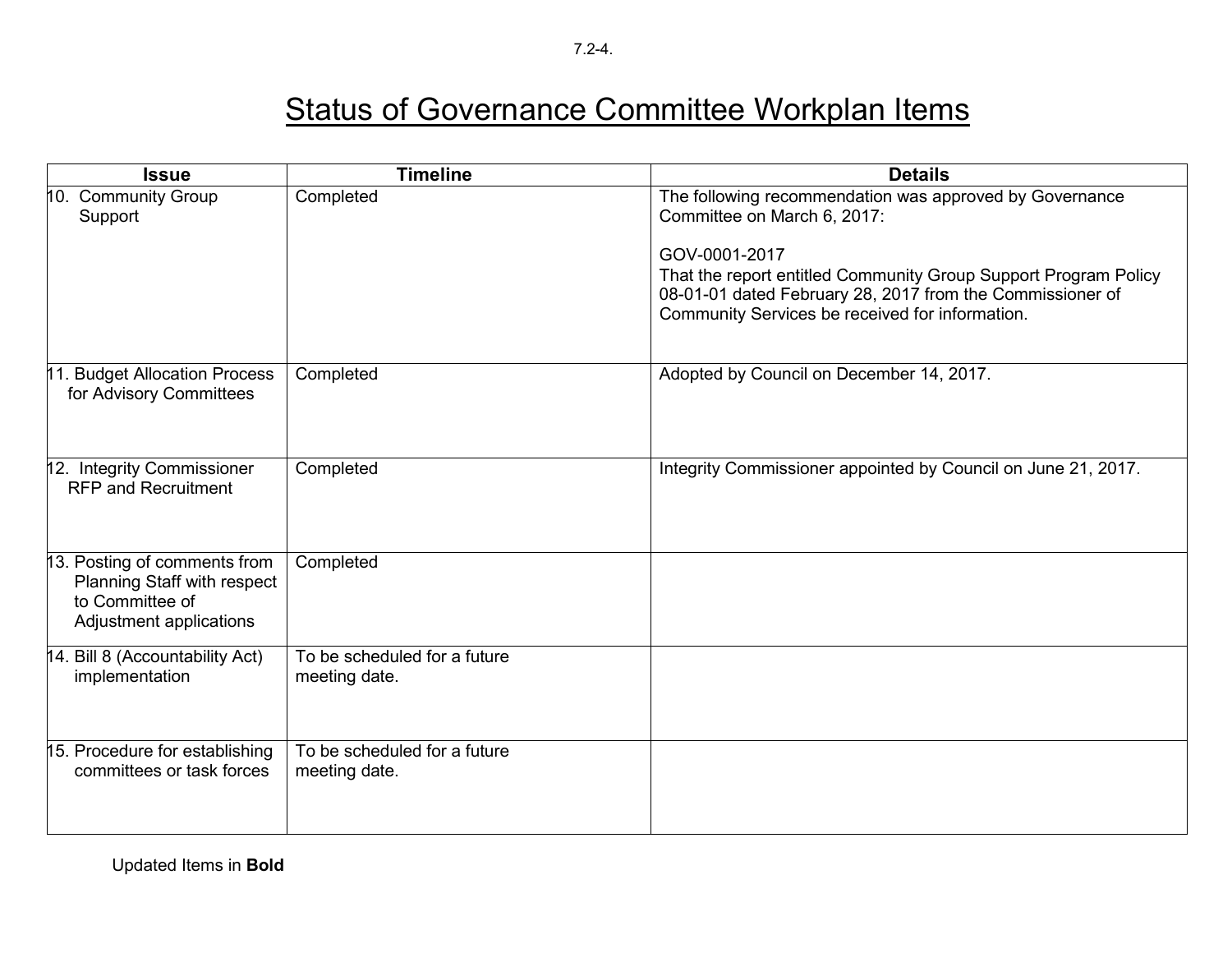| <b>Issue</b>                                                                                                                                               | <b>Timeline</b>                                   | <b>Details</b>                                                                                                                                                                                                                                                                                                                                                                                                                                                                                                                                                                                                                                                          |
|------------------------------------------------------------------------------------------------------------------------------------------------------------|---------------------------------------------------|-------------------------------------------------------------------------------------------------------------------------------------------------------------------------------------------------------------------------------------------------------------------------------------------------------------------------------------------------------------------------------------------------------------------------------------------------------------------------------------------------------------------------------------------------------------------------------------------------------------------------------------------------------------------------|
| 16. Issues resulting from the<br>Region of Peel<br>representation<br>discussions                                                                           | Ongoing.                                          | On-going consultation at the Region of Peel.                                                                                                                                                                                                                                                                                                                                                                                                                                                                                                                                                                                                                            |
| 17. Corporate Policy Review<br>pertaining to Municipal<br>Elections                                                                                        | Completed.                                        | The following recommendation was approved by General<br>Committee on November 15, 2017:<br>GC-0742-2017<br>That the draft Corporate Policy titled Luse of City Resources During<br>an Election Campaign, attached as Appendix 2 to the Corporate<br>Report dated November 2, 2017 from the<br>Commissioner of Corporate Services and Chief Financial Officer<br>titled Corporate Policy and Procedure - Use of City Resources<br>During an Election Campaign□ be approved with the exception of<br>paid campaign ads in City facilities and that staff report back on<br>campaign material as it relates to the Placing Advertisement with the<br>City Policy 03-09-01. |
| 18. Corporate Policy Review -<br><b>Citizen Appointment</b><br>Process (including a<br>review to limit citizen<br>member appointments to<br>one committee) | To be reviewed during the 1st<br>quarter of 2019. | The matter was considered by General Committee at its<br>meeting on March 21, 2018 and the following recommendation<br>was issued:<br>GC-0175-2018<br>That the report dated January 25, 2018, entitled<br>$\mathbf 1$ .<br><b>IRequirements for Citizen Appointments to Committees</b><br>of Council, from Gary Kent, CPA, CGA, Commissioner<br>of Corporate Services and Chief Financial Officer, be<br>received.<br>2.<br>That the Canadian citizenship remain as a requirement<br>for citizen appointments to Committees of Council, as<br>outlined in Corporate Policy 02-01-01 Citizen                                                                             |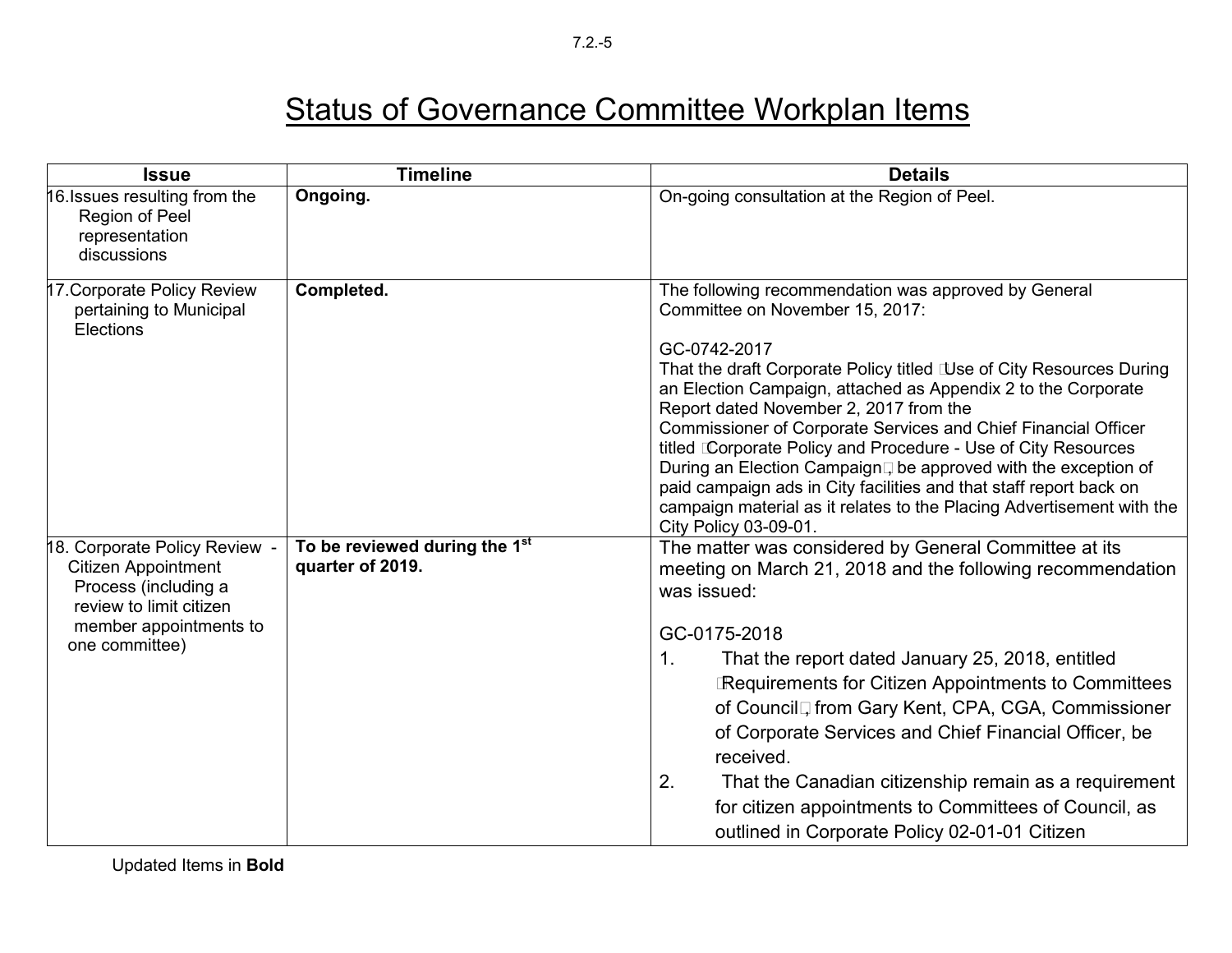7.2.-6

| <b>Issue</b>                                                           | <b>Timeline</b>                          | <b>Details</b>                                                                                                                                                                                                                                                                                                                                                                                                                                                                                                                                                                                                                                                                               |
|------------------------------------------------------------------------|------------------------------------------|----------------------------------------------------------------------------------------------------------------------------------------------------------------------------------------------------------------------------------------------------------------------------------------------------------------------------------------------------------------------------------------------------------------------------------------------------------------------------------------------------------------------------------------------------------------------------------------------------------------------------------------------------------------------------------------------|
|                                                                        |                                          | Appointments to Committees, Boards and Authorities.                                                                                                                                                                                                                                                                                                                                                                                                                                                                                                                                                                                                                                          |
| 19. Citizen appointments to<br>committees (membership/<br>composition) | Update during the $1st$ quarter or 2019. | Arising from discussion at General Committee on June 15, 2016.<br>Ongoing                                                                                                                                                                                                                                                                                                                                                                                                                                                                                                                                                                                                                    |
| 20. Review of committees for<br>2018-2022 term of<br>Council           | Completed                                |                                                                                                                                                                                                                                                                                                                                                                                                                                                                                                                                                                                                                                                                                              |
| 21. Review of Protocol<br>Corporate Policy 06-02-<br>01                | Completed                                | The following recommendation was approved at General Committee<br>on November 15, 2017:<br>GC-0732-2017<br>That staff be directed to incorporate the following changes to the<br>Civic Protocol Policy 06-02-01 and report back to General<br>Committee:<br>a) Move the Regional Chair to appear directly following Members of<br>Council in the Order of Precedence for Processions.<br>b) Move the Regional Chair to speak directly following the Mayor or<br>Acting Mayor in the Speaking Order at Official City<br>Openings/Events.<br>c) Clarify that Federal and Provincial Government representatives<br>be invited to speak if there is a partnership/funding agreement in<br>place. |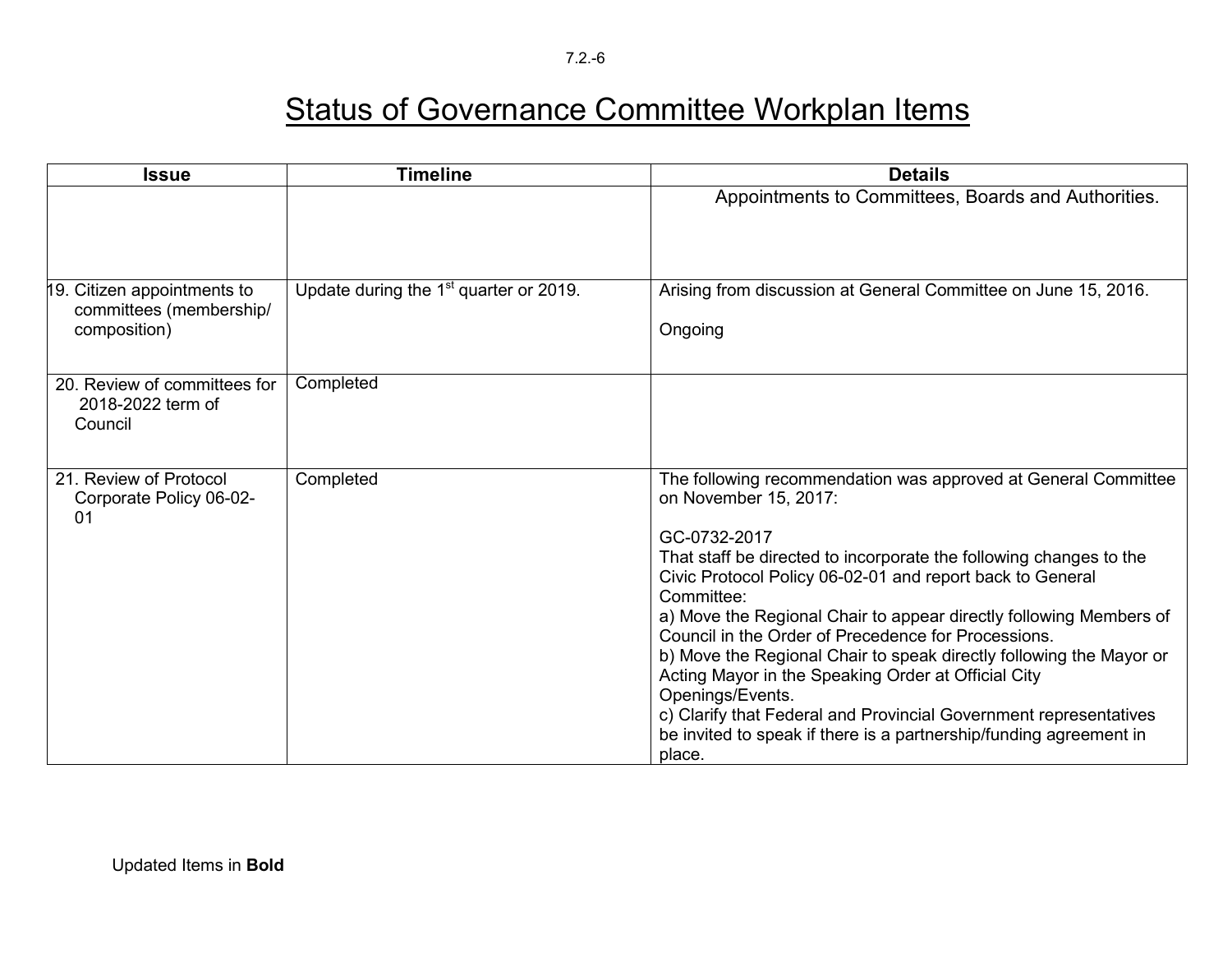| <b>Issue</b>                                                           | <b>Timeline</b>                                             | <b>Details</b>                                                                                                      |
|------------------------------------------------------------------------|-------------------------------------------------------------|---------------------------------------------------------------------------------------------------------------------|
| 22. Government Relations<br>with Federal and Provincial<br>Governments | <b>Completed</b>                                            | The following recommendation was approved by General<br>Committee on February 28, 2018.                             |
|                                                                        |                                                             | GC-0137-2018                                                                                                        |
|                                                                        |                                                             | That the Draft Government Relations Protocol as outlined in                                                         |
|                                                                        |                                                             | Appendix 1, attached to the memorandum dated, February 6,                                                           |
|                                                                        |                                                             | 2018 from Robert Trewartha, Chief of Staff, Office of the<br>Mayor, be approved as amended at the February 28, 2018 |
|                                                                        |                                                             | General Committee meeting.                                                                                          |
| 23. Governance                                                         | <b>Challenge Completed.</b>                                 | The following recommendation was approved by General                                                                |
| Subcommittee - Municipal                                               | <b>Implementation of</b><br><b>Recommendations Ongoing.</b> | Committee on February 28, 2018.                                                                                     |
| Governance Leadership<br>Challenge                                     |                                                             | GC-0138-2018                                                                                                        |
|                                                                        |                                                             | 1. That the report from John Magill, Citizen Member, entitled                                                       |
|                                                                        |                                                             | <b>Governance Subcommittee</b>                                                                                      |
|                                                                        |                                                             | Report □ Municipal Governance Leadership Challenge口<br>dated February 5, 2018, be received.                         |
|                                                                        |                                                             | 2. That the Guide to Good Municipal Governance Concluding<br>Chapters Question Review be reviewed on a semi-annual  |
|                                                                        |                                                             | basis by the Governance Committee to maintain and update                                                            |
|                                                                        |                                                             | the document.                                                                                                       |
|                                                                        |                                                             | 3. That the recommendations from the Citizen members                                                                |
|                                                                        |                                                             | outlined in this report be added to the Governance<br>Committee work plan.                                          |
|                                                                        |                                                             | (GOV-0004-2018)                                                                                                     |
|                                                                        |                                                             | As a result of the review and discussions, the Citizen Members of                                                   |
|                                                                        |                                                             | Governance Committee have the following recommendations:                                                            |
|                                                                        |                                                             | 1. That a more comprehensive orientation be prepared for                                                            |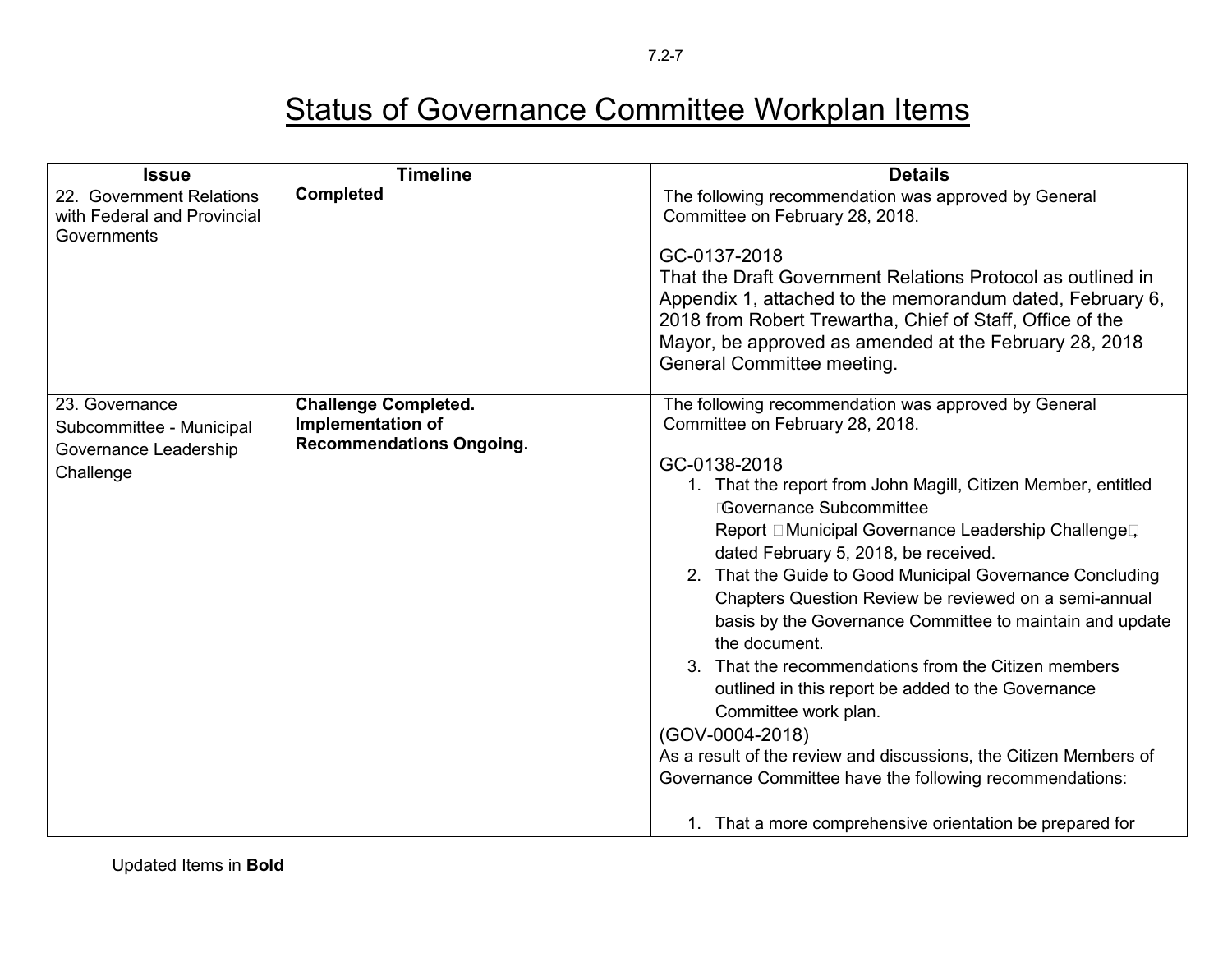| <b>Issue</b> | <b>Timeline</b> | <b>Details</b>                                                                                         |
|--------------|-----------------|--------------------------------------------------------------------------------------------------------|
|              |                 | new/incoming Council Members.                                                                          |
|              |                 | a. The orientation at the beginning of each term would                                                 |
|              |                 | establish agreed upon City priorities and the                                                          |
|              |                 | principles upon which decisions and strategic                                                          |
|              |                 | priorities will be based and prioritized. Councillors                                                  |
|              |                 | will understand the fit of their ward priorities and                                                   |
|              |                 | appropriate ward actions.                                                                              |
|              |                 | b. Create a governance culture supportive of consensus                                                 |
|              |                 | building among councillors beginning with the early                                                    |
|              |                 | mandate orientation sessions and a strategy to                                                         |
|              |                 | reinforce it throughout the mandate.                                                                   |
|              |                 | 2. Ensure decisions are being made aligned with and have a                                             |
|              |                 | balance between City-wide and ward specific issues.                                                    |
|              |                 | a. Annually as staff begin to prepare next year's budget                                               |
|              |                 | Council should be informed of potential challenges                                                     |
|              |                 | and priorities.                                                                                        |
|              |                 |                                                                                                        |
|              |                 | 3. Ensure Strategic and Master Plans are provided in an                                                |
|              |                 | informative and user friendly format.                                                                  |
|              |                 | a. Include an executive summary to large documents<br>b. Provide simplified information for the public |
|              |                 | c. Staff to present an executive summary to Council                                                    |
|              |                 | following approval of the Budget regarding major                                                       |
|              |                 | projects coming forward.                                                                               |
|              |                 |                                                                                                        |
|              |                 | Effectively and efficiently expand and experiment with<br>4.                                           |
|              |                 | methods for consultation with the public including the hard to                                         |
|              |                 | access for:                                                                                            |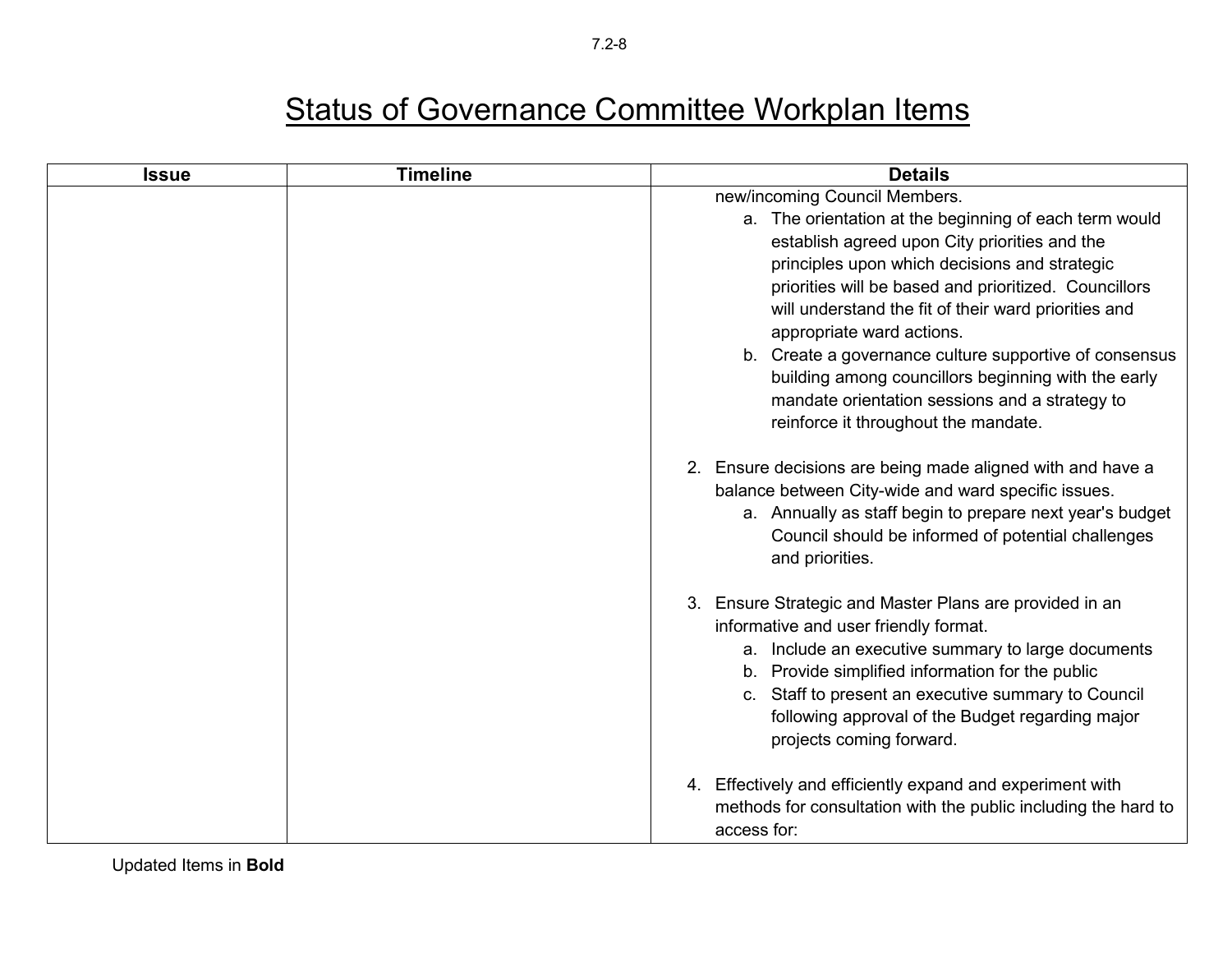| <b>Issue</b> | <b>Timeline</b> | <b>Details</b>                                                                                                                   |
|--------------|-----------------|----------------------------------------------------------------------------------------------------------------------------------|
|              |                 | a. Consensus building around priorities and unique City                                                                          |
|              |                 | characteristics                                                                                                                  |
|              |                 | b. Strategic planning                                                                                                            |
|              |                 | Decision making<br>$C_{1}$                                                                                                       |
|              |                 | Manage relationships more effectively<br>5.                                                                                      |
|              |                 | a. Establish a plan of action with specific objectives and<br>resources for approaching other levels of government               |
|              |                 | for support of the City's strategic priorities and asset<br>requirements utilizing all appropriate staff and Council<br>members. |
|              |                 | Process improvements and the role of the Governance<br>6.<br>Committee                                                           |
|              |                 |                                                                                                                                  |
|              |                 | a. Report to Governance Committee and Council on the<br>implications of Bill 68                                                  |
|              |                 | b. Continue to identify opportunities for improvements in<br>governance                                                          |
|              |                 | c. Consider the impact on governance improvements<br>contained in procedural rules for Council and in the                        |
|              |                 | Code of Conduct                                                                                                                  |
|              |                 | d. Add the City's core values to signature blocks                                                                                |
|              |                 | e. Monitor the progress of achievement of                                                                                        |
|              |                 | recommendations applicable to staff contained in                                                                                 |
|              |                 | Appendix 2                                                                                                                       |
|              |                 |                                                                                                                                  |
|              |                 |                                                                                                                                  |